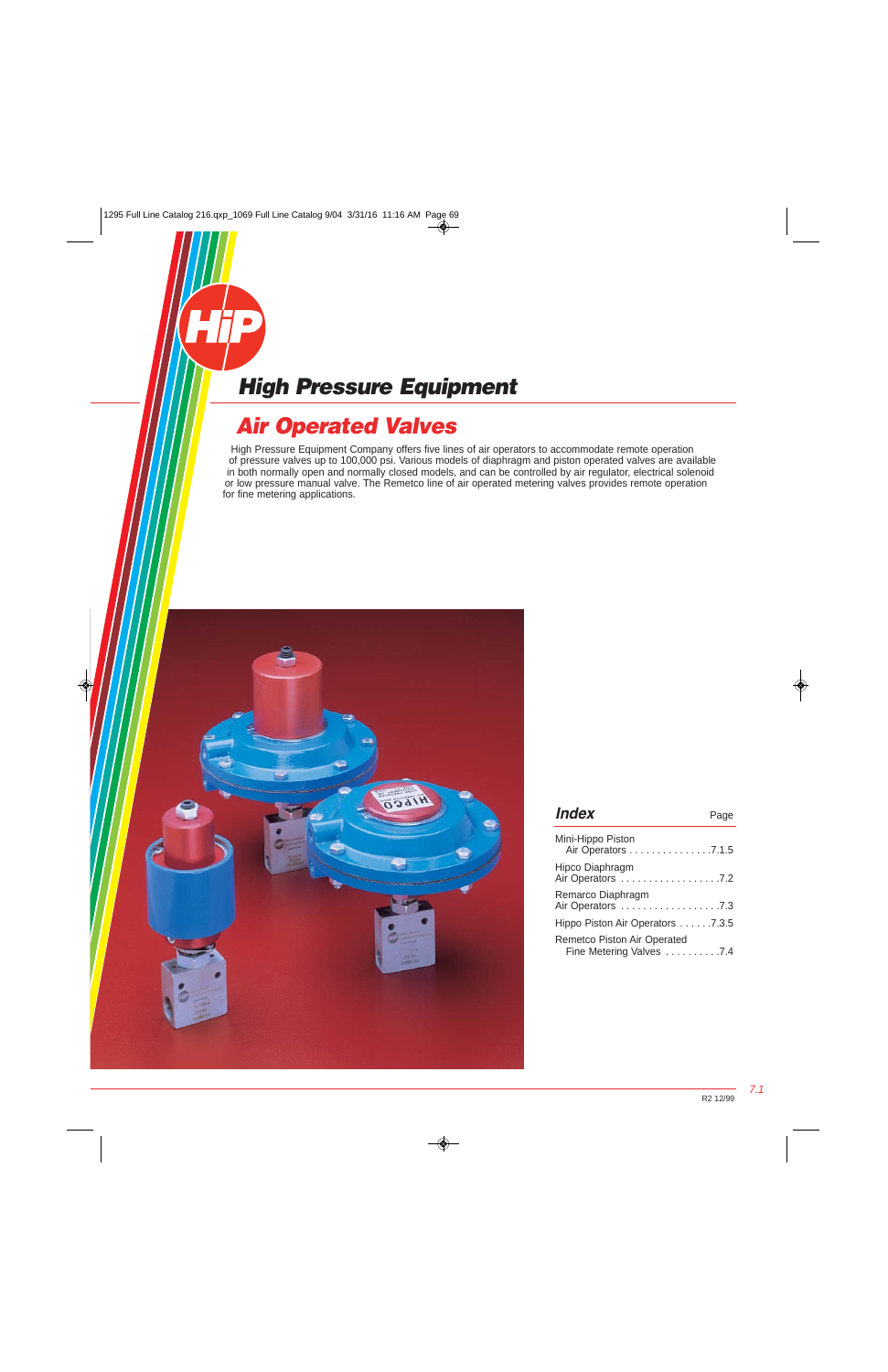### <span id="page-1-0"></span>**Mini-Hippo Piston Air Operators for Remote Operation To 6,000 psi**

Mini-Hippo Air Operators are available for both normally open service (spring to open/air to close) and for normally closed service (air to open/spring to close). These piston air operators provide remote automatic on/off operation of valves and can be controlled by means of an air regulator, an electrical solenoid, or a manual low pressure valve in the user's air supply line. Air inlet is  $\frac{1}{8}$ " NPT. Air pressure requirement ranges from 50 to 90 psi.

The Mini-Hippo air operators may be supplied with the valves and operating pressures shown in table.

To order simply specify catalog number of valve and type operation required.

 EXAMPLES: Mini-Hippo 30-11HF4 (normally closed) Mini-Hippo 10-12AF6 (normally open) Mini-Hippo 10-15AF4 (normally open/ normally closed)



#### **Normally Open (Spring To Open/Air To Close)**

| Valve<br><b>Maximum Operating</b><br><b>Series</b><br><b>Pressure</b> |           | <b>Approximate Alr Pressure</b><br>to Seat Valve |
|-----------------------------------------------------------------------|-----------|--------------------------------------------------|
| 10-**AF2                                                              | 6,000 psi | 55 psi                                           |
| 10-**AF4                                                              | 6,000 psi | 55 psi                                           |
| 10-**AF6<br>6,000 psi                                                 |           | 55 psi                                           |
| 30-**HF4                                                              | 6,000 psi | 55 psi                                           |
| 30-**HF6                                                              | 6,000 psi | 55 psi                                           |
| 30-**HF9                                                              | 6,000 psi | 55 psi                                           |

#### **Normally Closed (Air To Open/Spring To Close)**

| Valve<br><b>Series</b> | <b>Maximum</b><br>Operating<br><b>Pressure</b> | <b>Minimum</b><br><b>Adjusting</b><br><b>Screw</b><br><b>Torque</b> | Approximate<br><b>Air Pressure</b><br>to Unseat<br>Valve | Approximate<br><b>Air Pressure</b><br>to Fully<br><b>Open Valve</b> |
|------------------------|------------------------------------------------|---------------------------------------------------------------------|----------------------------------------------------------|---------------------------------------------------------------------|
| 10-**AF4               | 6,000 psi                                      | 15 in. lb.                                                          | 50 psi                                                   | 90 psi                                                              |
| 10-**AF6               | 6,000 psi                                      | 15 in. lb.                                                          | 50 psi                                                   | 90 psi                                                              |
| 30-**HF4               | 6,000 psi                                      | 15 in. lb.                                                          | 50 psi                                                   | 90 psi                                                              |
| 30-**HF6               | 6,000 psi                                      | 15 in. lb.                                                          | 50 psi                                                   | 90 psi                                                              |
| 30-**HF9               | 6,000 psi                                      | 15 in. lb.                                                          | 50 psi                                                   | 90 psi                                                              |

**\*\*** Standard Valve Patterns (reference Page 1.4)

|                 | OPTIONS: Stems & Seats Carbide (for cyclic service)<br>Stellite (for cyclic service)<br>17-4 (for cyclic service)                                    |
|-----------------|------------------------------------------------------------------------------------------------------------------------------------------------------|
|                 | Valve Bodies Hastelloy C, Hastelloy B<br>Inconel 600, Inconel 625<br>Incoloy 800, Incoloy 825<br>Titanium Grade 2, Titanium 6AL4V<br>Nickel<br>Monel |
| Packing PolyPak |                                                                                                                                                      |
| Temperature     | Considerations. Extended stuffing box for<br>temperatures from -423°F<br>to $1,200^{\circ}$ (medium and high<br>pressure connections only)           |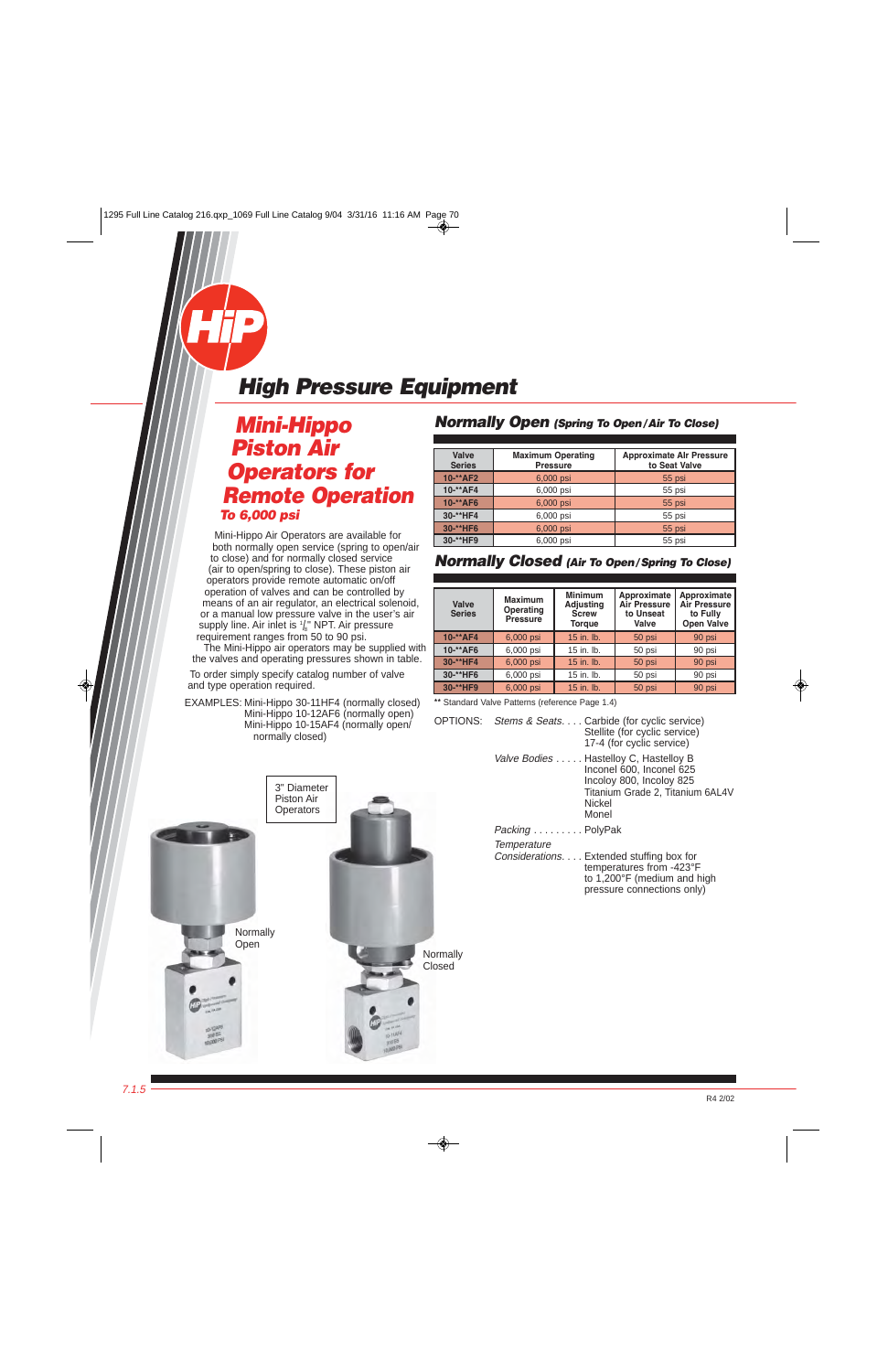<span id="page-2-0"></span>

## **Air Operated Valves**

### **Hipco Diaphragm Air Operators for Remote Operation To 60,000 psi**

Hipco Air Operators are available for both normally open service (spring to open/air to close) and for normally closed service (air to open/spring to close). These diaphragm air operators provide remote automatic on/off operation of valves and can be controlled by means of an air regulator, an electrical solenoid, or a manual low pressure valve in the user's air supply line. Air inlet is  $\frac{1}{4}$  NPT.

 The Hipco air operators may be supplied with the valves and operating pressures shown in table.

To order simply specify catalog number of valve and type operation required.

| EXAMPLES: Hipco 30-11HF4 (normally closed)<br>Hipco 10-12NFB (normally open) | Hipco 10-15AF4 (normally open/normally closed)                                                                                        |
|------------------------------------------------------------------------------|---------------------------------------------------------------------------------------------------------------------------------------|
|                                                                              | OPTIONS: Stems & Seats Carbide (for cyclic service)<br>Stellite (for cyclic service)<br>17-4 (for cyclic service)                     |
|                                                                              | Valve Bodies Hastelloy C, Hastelloy B<br>Inconel 600, Inconel 625<br>Incoloy 800, Incoloy 825<br>Titanium Grade 2,<br>Titanium 6AI 4V |

Packing . . . . . . . . . PolyPak

**Temperature** 

 Considerations. . . . Extended stuffing box for temperatures from -423°F to  $1,200$ °F (medium and high pressure connections only)

Nickel **Monel** 



#### **Normally Open (Spring To Open/Air To Close)**

| Valve<br><b>Series</b>         | <b>Maximum Operating</b><br><b>Pressure</b> | <b>Approximate Alr Pressure</b><br>to Seat Valve |  |  |
|--------------------------------|---------------------------------------------|--------------------------------------------------|--|--|
| 10-**AF4                       | 10,000 psi                                  | 35 psi                                           |  |  |
| 10-**AF6                       | 10,000 psi                                  | 35 psi                                           |  |  |
| 10-**NFA                       | 10,000 psi                                  | 35 psi                                           |  |  |
| 10-**NFB                       | 10,000 psi                                  | 35 psi                                           |  |  |
| <b>10-**NFC</b>                | 10,000 psi                                  | 35 psi                                           |  |  |
| 15F-**NFA                      | 15,000 psi                                  | 85 psi                                           |  |  |
| <b>15F-**NFB</b>               | 15,000 psi                                  | 85 psi                                           |  |  |
| <b>15F-**NFC</b><br>10,000 psi |                                             | $100$ psi                                        |  |  |
| <b>15F-**NFD</b><br>10,000 psi |                                             | 100 psi                                          |  |  |
| 20-**LF4<br>20,000 psi         |                                             | 60 psi                                           |  |  |
| 20-**LF6<br>15,000 psi         |                                             | 85 psi                                           |  |  |
| 20-**LF9<br>10,000 psi         |                                             | $100$ psi                                        |  |  |
| 30-**HF4                       | 30,000 psi                                  | 60 psi                                           |  |  |
| 30-**HF6                       | 30,000 psi                                  | 85 psi                                           |  |  |
| 30-**HF9                       | 30,000 psi                                  | 85 psi                                           |  |  |
| 40-**HF9                       | 30,000 psi                                  | 85 psi                                           |  |  |
| 60-**HF4                       | 60,000 psi                                  | 70 psi                                           |  |  |
| 60-**HF6                       | 60,000 psi                                  | 70 psi                                           |  |  |
| 60-**HF9                       | 60,000 psi                                  | 70 psi                                           |  |  |

#### **Normally Closed (Air To Open/Spring To Close)**

| Valve<br><b>Series</b> | <b>Maximum</b><br>Operating<br><b>Pressure</b> | <b>Minimum</b><br>Approximate<br><b>Adjusting</b><br><b>Air Pressure</b><br>to Unseat<br><b>Screw</b><br>Valve<br><b>Torque</b> |        | Approximate<br><b>Air Pressure</b><br>to Fully<br><b>Open Valve</b> |  |
|------------------------|------------------------------------------------|---------------------------------------------------------------------------------------------------------------------------------|--------|---------------------------------------------------------------------|--|
| 10-**AF4               | 10,000 psi                                     | 20 in. lb.                                                                                                                      | 30 psi | 45 psi                                                              |  |
| 10-**AF6               | 10,000 psi                                     | 20 in. lb.                                                                                                                      | 30 psi | 45 psi                                                              |  |
| <b>10-**NFA</b>        | 10,000 psi                                     | 20 in. lb.                                                                                                                      | 30 psi | 45 psi                                                              |  |
| 10-**NFB               | 10,000 psi                                     | 20 in. lb.                                                                                                                      | 30 psi | 45 psi                                                              |  |
| <b>10-**NFC</b>        | 10,000 psi                                     | 20 in. lb.                                                                                                                      | 30 psi | 45 psi                                                              |  |
| 15F-**NFA              | 15,000 psi                                     | 60 in. lb.                                                                                                                      | 80 psi | 100 psi                                                             |  |
| <b>15F-**NFB</b>       | 15,000 psi                                     | 60 in. lb.                                                                                                                      | 80 psi | 100 psi                                                             |  |
| <b>15F-**NFC</b>       | 10,000 psi                                     | 75 in. lb.                                                                                                                      | 95 psi | 100 psi                                                             |  |
| <b>15F-**NFD</b>       | 10,000 psi                                     | 75 in. lb.                                                                                                                      | 95 psi | 100 psi                                                             |  |
| 20-**LF4               | 20,000 psi                                     | 40 in. lb.                                                                                                                      | 55 psi | 90 psi                                                              |  |
| 20-**LF6               | 15,000 psi                                     | 60 in. lb.                                                                                                                      | 80 psi | 100 psi                                                             |  |
| 20-**LF9               | 10,000 psi                                     | 75 in. lb.                                                                                                                      | 95 psi | 100 psi                                                             |  |
| 30-**HF4               | 30,000 psi                                     | 40 in. lb.                                                                                                                      | 55 psi | 75 psi                                                              |  |
| 30-**HF6               | 30,000 psi                                     | 60 in. lb.                                                                                                                      | 80 psi | 100 psi                                                             |  |
| 30-**HF9               | 30,000 psi                                     | 60 in. lb.                                                                                                                      | 80 psi | 100 psi                                                             |  |
| 40-**HF9               | 30,000 psi                                     | 60 in. lb.                                                                                                                      | 80 psi | 100 psi                                                             |  |
| 60-**HF4               | 60,000 psi                                     | 50 in. lb.                                                                                                                      | 65 psi | 85 psi                                                              |  |
| 60-**HF6               | 60,000 psi                                     | 50 in. lb.                                                                                                                      | 65 psi | 85 psi                                                              |  |
| 60-**HF9               | 60,000 psi                                     | 50 in. lb.                                                                                                                      | 65 psi | 85 psi                                                              |  |

**\*\*** Standard Valve Patterns (reference Page 1.4)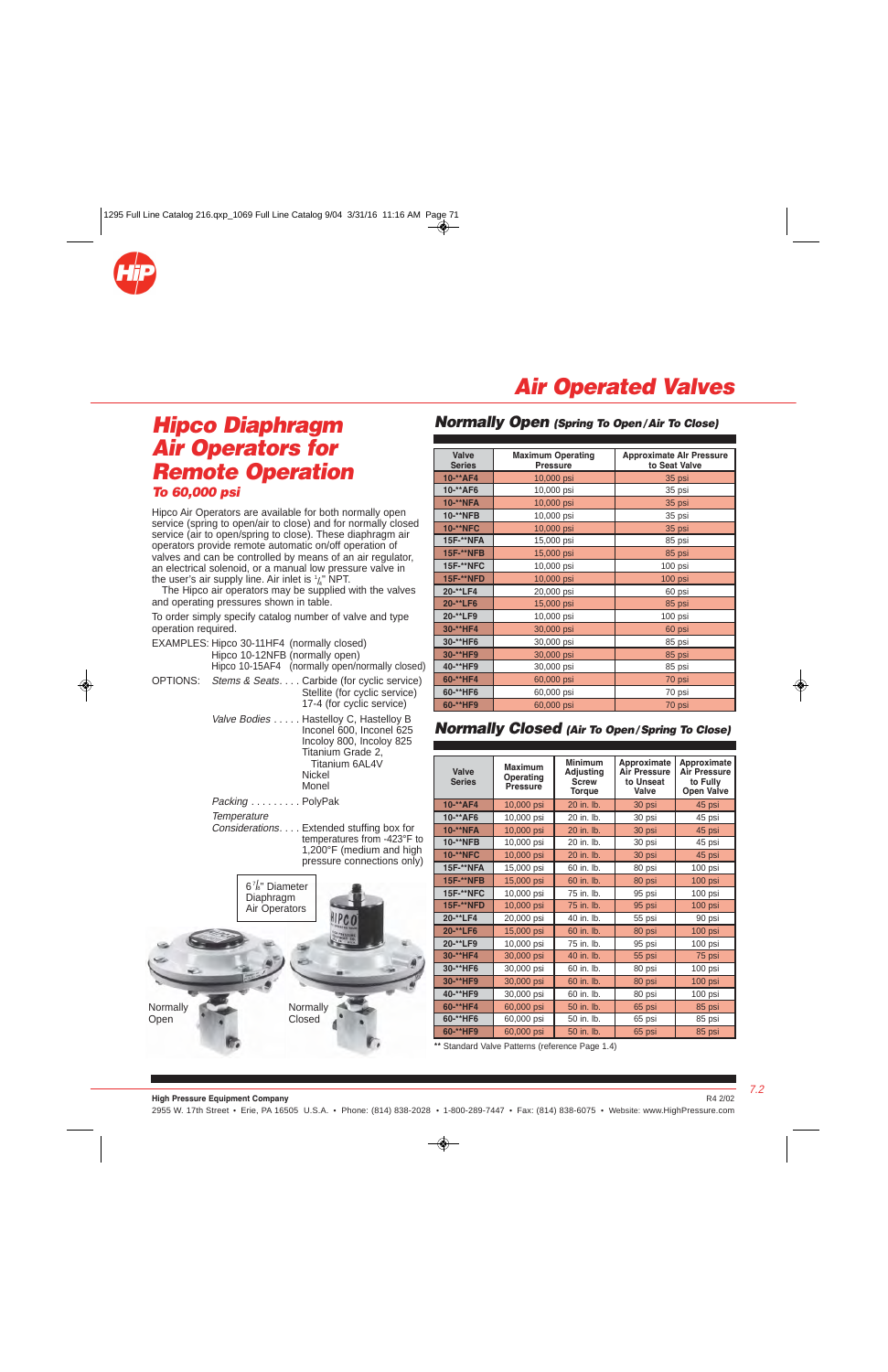# <span id="page-3-0"></span>**Remarco Diaphragm Operated Valves for Remote Operation**

**To 100,000 psi** 

Remarco air operated valves are available for both normally open service (spring to open/air to close) and for normally closed service (air to open/spring to close). These diaphragm operated valves provide remote operation up to 100,000 psi by means of an air input supply ranging from 25 to 90 psi to the air actuator.

**An electrical solenoid valve** for the air supply is provided with all Remarco valves and is mounted directly to the valve. The standard solenoid is 120 volt, 60 cycle, 11 watts with  $\frac{1}{8}$ " NPT air inlet. (Other voltages available at additional charge—consult factory). The solenoid is normally closed and when energized allows air into the diaphragm casing to activate the valve. In the event of an electrical or air line failure, the valve will return to its "normal" position.

**The Remarco valve features** removable stem seats. Valve bodies are 316 stainless steel. Valve stems are hardened 17-4PH stainless steel up to 60,000 psi. Tool steel stems are standard on 100,000 psi valves. Standard packing on the 30,000 psi and 60,000 psi Remarco valves is Teflon O-ring with Buna-N, Viton, or Silicone, available at no additional cost.

> 97 /8" Diameter Diaphragm Air Operators



**Normally Open (Spring To Open/Air To Close)**

| Valve              | <b>Maximum</b><br>Approximate<br>Orifice<br><b>Air Pressure</b><br>Operating |               | Connec-          | <b>Tubing</b><br><b>Size</b> |                 |                  |
|--------------------|------------------------------------------------------------------------------|---------------|------------------|------------------------------|-----------------|------------------|
| <b>Series</b>      | <b>Pressure</b>                                                              | to Seat Valve |                  | tions                        | O.D.            | I.D.             |
| <b>D10R12LF9R</b>  | 10,000 psi                                                                   | 60 psi        | 1/4''            | LF9                          | 9/16            | 5/16             |
| <b>D20R12LF9R</b>  | 20,000 psi                                                                   | 75 psi        | $^{1}/_{4}$ "    | LF9                          | 9/16            | 5/16             |
| <b>D30R12HF4R</b>  | 30,000 psi                                                                   | 65 psi        | $\frac{1}{8}$    | HF4                          | $\frac{1}{4}$   | .083"            |
| D30R12HF6R         | 30,000 psi                                                                   | 65 psi        | $\frac{1}{8}$    | HF <sub>6</sub>              | $\frac{3}{8}$ " | $\frac{1}{8}$ "  |
| <b>D30R12HF9R</b>  | 30,000 psi                                                                   | 65 psi        | $\frac{1}{8}$    | HF <sub>9</sub>              | 9/16            | $\frac{3}{16}$ " |
| D10R12HF9R         | 10,000 psi                                                                   | 60 psi        | $\frac{1}{4}$    | HF <sub>9</sub>              | 9/16            | 5/16             |
| <b>D60R12HF4R</b>  | 60,000 psi                                                                   | 55 psi        | 1/16             | HF4                          | $\frac{1}{4}$   | $1/16$ "         |
| D60R12HF6R         | 60,000 psi                                                                   | 55 psi        | $\frac{1}{16}$ " | HF <sub>6</sub>              | $\frac{3}{8}$ " | $\frac{1}{8}$ "  |
| <b>D60R12HF9R</b>  | 60,000 psi                                                                   | 55 psi        | $\frac{1}{16}$   | HF <sub>9</sub>              | 9/16            | $\frac{3}{16}$ " |
| D100R12XF4R        | 100,000 psi                                                                  | 90 psi        | $\frac{1}{16}$ " | XF4                          | $\frac{1}{4}$   | $\frac{1}{16}$ " |
| <b>D100R12XF6R</b> | 100,000 psi                                                                  | 90 psi        | $\frac{1}{16}$ " | XF <sub>6</sub>              | $\frac{3}{8}$ " | $\frac{1}{16}$ " |

#### **Normally Closed (Air To Open/Spring To Close)**

| Valve               | <b>Maximum</b><br><b>Operating</b> | <b>Lock Nut</b><br>Torque | <b>Air Pressure</b> | Approximate Approximate<br><b>Air Pressure</b> | Orifice          | Connec-         | <b>Tubing</b><br><b>Size</b> |                  |
|---------------------|------------------------------------|---------------------------|---------------------|------------------------------------------------|------------------|-----------------|------------------------------|------------------|
| <b>Series</b>       | <b>Pressure</b>                    | <b>Setting</b>            | to Unseat<br>Valve  | to Fully<br><b>Open Valve</b>                  |                  | tions           | O.D.                         | I.D.             |
| SD10R12LF9R         | $10,000$ psi                       | 20 ft. lb.                | 55 psi              | 90 psi                                         | $\frac{1}{4}$    | LF9             | 9/16                         | 5/16             |
| SD20R12LF9R         | 20,000 psi                         | 40 ft. lb.                | 70 psi              | 90 psi                                         | $^{1}/_{4}$ "    | LF9             | 9/16<br>$^{\prime\prime}$    | 5/16             |
| SD30R12HF4R         | $30,000$ psi                       | 20 ft. lb.                | 60 psi              | 75 psi                                         | $\frac{1}{8}$ "  | HF4             | $\frac{1}{4}$                | .083"            |
| SD30R12HF6R         | 30,000 psi                         | 20 ft. lb.                | 60 psi              | 75 psi                                         | $\frac{1}{8}$ "  | HF <sub>6</sub> | $\frac{3}{8}$ "              | $\frac{1}{8}$ "  |
| SD30R12HF9R         | $30.000$ psi                       | 20 ft. lb.                | 60 psi              | 75 psi                                         | $\frac{1}{8}$ "  | HF <sub>9</sub> | 9/16                         | $\frac{3}{16}$ " |
| SD10R12HF9R         | 10,000 psi                         | 20 ft. lb.                | 55 psi              | 90 psi                                         | $\frac{1}{4}$    | HF <sub>9</sub> | 9/16                         | 5/16             |
| SD60R12HF4R         | $60,000$ psi                       | 20 ft. lb.                | 50 psi              | 65 psi                                         | $\frac{1}{16}$ " | HF4             | $\frac{1}{4}$                | $1/16$ "         |
| SD60R12HF6R         | 60,000 psi                         | 20 ft. lb.                | 50 psi              | 65 psi                                         | $\frac{1}{16}$ " | HF <sub>6</sub> | $\frac{3}{8}$ "              | $\frac{1}{8}$ "  |
| SD60R12HF9R         | $60.000$ psi                       | 20 ft. lb.                | 50 psi              | 65 psi                                         | $\frac{1}{16}$ " | HF <sub>9</sub> | 9/16                         | $\frac{3}{16}$ " |
| <b>SD100R12XF4R</b> | 100.000 psi                        | 30 ft. lb.                | 85 psi              | $100$ psi                                      | $\frac{1}{16}$ " | XF4             | $\frac{1}{4}$                | $\frac{1}{16}$ " |
| <b>SD100R12XF6R</b> | 100,000 psi                        | 30 ft. lb.                | 85 psi              | $100$ psi                                      | $\frac{1}{16}$ " | XF <sub>6</sub> | $^{3}/_{8}$ "                | $1/16$ "         |

OPTIONS: Stems & Seats. . . . Carbide (for cyclic service)

Stellite (for cyclic service) Valve Bodies . . . . . MP35N - water service 100K valve

Hastelloy C, Hastelloy B Inconel 600, Inconel 625 Incoloy 800, Incoloy 825 Titanium Grade 2, Titanium 6AL4V Nickel, Monel

Packing . . . . . . . . . PolyPak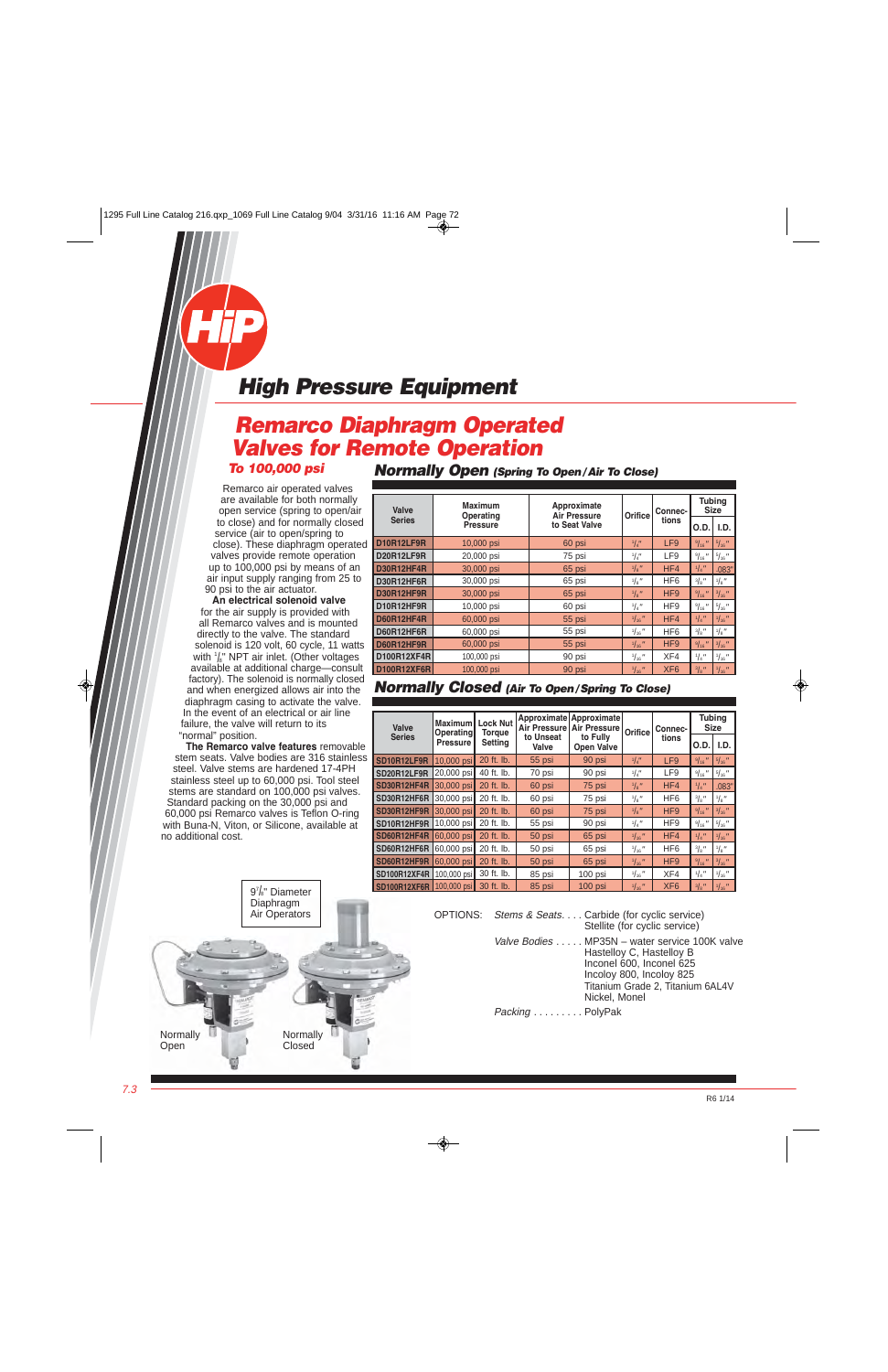<span id="page-4-0"></span>

### **Hippo Piston Air Operators for Remote Operation To 60,000 psi**

 Hippo Piston Air Operators are available for both normally open service (spring to open/air to close) and for normally closed service (air to open/spring to close). These piston air operators provide remote automatic on/off operation of valves and can be controlled by means of an air regulator, an electrical solenoid, or a manual low pressure valve in the user's air supply line. Air inlet is <sup>1</sup>/8" NPT. Air pressure requirement ranges from 35 psi to 120 psi.

 These operators may be supplied with the valves and operating pressures shown in table.

#### **Normally Closed (Air To Open / Spring To Close)**

| <b>Medium Duty</b>     |                                  |                 |                                                |                                    |                                                             |                          |
|------------------------|----------------------------------|-----------------|------------------------------------------------|------------------------------------|-------------------------------------------------------------|--------------------------|
| Valve<br><b>Series</b> | Maximum<br>Operating<br>Pressure | Orifice<br>Size | Minimum<br>Adjusting<br><b>Screw</b><br>Torque | Air Pressure<br>to Unseat<br>Valve | Approximate Approximate<br>Air Pressure<br>to Fully<br>Open | Part<br>Number<br>Suffix |
| $10 - \times AFA$      | 10,000 psi                       | 1/8"            | 25 in.lb.                                      | 30 psi                             | 40 psi                                                      | MPO-NC                   |
| 10-**AF6               | 10,000 psi                       | 1/8"            | 25 in.lb.                                      | 30 psi                             | 40 psi                                                      | MPO-NC                   |
| 15F-**NFA              | 15,000 psi                       | 13/64"          | 45 in.lb.                                      | 55 psi                             | 75 psi                                                      | MPO-NC                   |
| 15F-**NFB              | 15,000 psi                       | 13/64"          | 45 in lb.                                      | 55 psi                             | 75 psi                                                      | MPO-NC                   |
| 15F-**NFC              | 10,000 psi                       | 5/16"           | 55 in.lb.                                      | 70 psi                             | 95 psi                                                      | <b>MPO-NC</b>            |
| 15F-**NFD              | 10,000 psi                       | 5/16"           | 55 in.lb.                                      | 70 psi                             | 95 psi                                                      | MPO-NC                   |
| 20-**LF4               | 20,000 psi                       | 1/8"            | 50 in.lb.                                      | 70 psi                             | 95 psi                                                      | <b>MPO-NC</b>            |
| 20-**LF6               | 20,000 psi                       | 13/64"          | 55 in.lb.                                      | 70 psi                             | 95 psi                                                      | MPO-NC                   |
| 20-**LF9               | 10,000 psi                       | 5/16"           | 55 in.lb.                                      | 70 psi                             | 95 psi                                                      | <b>MPO-NC</b>            |
| 30-**HF4               | 30,000 psi                       | 3/32"           | 50 in.lb.                                      | 60 psi                             | 75 psi                                                      | MPO-NC                   |
| 30-**HF6               | 30,000 psi                       | 1/8"            | 55 in.lb.                                      | 60 psi                             | 75 psi                                                      | MPO-NC                   |
| 30-**HF9               | 30,000 psi                       | 1/8"            | 55 in.lb.                                      | 60 psi                             | 75 psi                                                      | MPO-NC                   |
| 60-**HF4               | 60,000 psi                       | 1/16"           | 50 in.lb.                                      | 50 psi                             | 65 psi                                                      | <b>MPO-NC</b>            |
| 60-**HF6               | 60,000 psi                       | 1/16"           | 50 in.lb.                                      | 50 psi                             | 65 psi                                                      | MPO-NC                   |
| 60-**HF9               | 60,000 psi                       | 1/16"           | 50 in.lb.                                      | 50 psi                             | 65 psi                                                      | <b>MPO-NC</b>            |
| Heavy Duty             |                                  |                 |                                                |                                    |                                                             |                          |
| 15F-**NFC              | 15,000 psi                       | 5/16"           | 85 in.lb.                                      | 60 psi                             | 75 psi                                                      | <b>HPO-NC</b>            |
| 15F-**NFD              | 15,000 psi                       | 5/16"           | 85 in.lb.                                      | 60 psi                             | 75 psi                                                      | HPO-NC                   |
| 20-**LF4               | 20,000 psi                       | 1/8"            | 55 in.lb.                                      | 35 psi                             | 50 psi                                                      | <b>HPO-NC</b>            |
| 20-**LF6               | 20,000 psi                       | 13/64"          | 60 in.lb.                                      | 35 psi                             | 50 psi                                                      | HPO-NC                   |
| 20-**LF9               | 16,000 psi                       | 5/16"           | 85 in.lb.                                      | 60 psi                             | 75 psi                                                      | <b>HPO-NC</b>            |
| 20-**LF12              | 9,000 psi                        | 7/16"           | 85 in.lb.                                      | 60 psi                             | 75 psi                                                      | HPO-NC                   |
| 20-**LF16              | 6,000 psi                        | 9/16"           | 85 in.lb.                                      | 60 psi                             | 75 psi                                                      | <b>HPO-NC</b>            |
| 30-**HF4               | 30,000 psi                       | 3/32"           | 50 in.lb.                                      | 30 psi                             | 40 psi                                                      | <b>HPO-NC</b>            |
| 30-**HF6               | 30,000 psi                       | 1/8"            | 55 in.lb.                                      | 30 psi                             | 40 psi                                                      | <b>HPO-NC</b>            |
| 30-**HF9               | 30,000 psi                       | 1/8"            | 55 in.lb.                                      | 30 psi                             | 40 psi                                                      | HPO-NC                   |
| 60-**HF4               | 60,000 psi                       | 1/16"           | 50 in.lb.                                      | 25 psi                             | 35 psi                                                      | <b>HPO-NC</b>            |
| 60-**HF6               | 60.000 psi                       | 1/16"           | 50 in.lb.                                      | 25 psi                             | 35 psi                                                      | HPO-NC                   |
| 60-**HF9               | 60.000 psi                       | 1/16"           | 50 in.lb.                                      | 25 psi                             | 35 psi                                                      | <b>HPO-NC</b>            |
|                        | <b>Extra Heavy Duty</b>          |                 |                                                |                                    |                                                             |                          |
| 20-**LF12              | 20,000 psi                       | 7/16"           | 60 ft.lb.                                      | 35 psi                             | 60 psi                                                      | EHPO-NC                  |
| 10-**NFF               | $\overline{10}$ ,000 psi         | 11/16"          | 75 ft.lb.                                      | $\overline{45}$ psi                | $\overline{7}0$ psi                                         | EHPO-NC                  |
| 10-**NFH               | 10,000 psi                       | 11/16"          | 75 ft.lb.                                      | 45 psi                             | 70 psi                                                      | EHPO-NC                  |
| 10-**LF16              | $10,000$ psi                     | 11/16"          | 75 ft.lb.                                      | 45 psi                             | 70 psi                                                      | EHPO-NC                  |
| 20-**LF16              | 20.000 psi                       | 9/16"           | 95 ft.lb.                                      | 55 psi                             | 95 psi                                                      | <b>EHPO-NC</b>           |
| 30-**HF16              | 30,000 psi                       | 7/16"           | 90 ft.lb.                                      | 50 psi                             | 85 psi                                                      | EHPO-NC                  |

## **Air Operated Valves**

To order simply specify catalog number of valve and appropriate suffix of operator required.

| <b>EXAMPLES:</b>         | Hippo 20-11LF4-MPO-NC<br>(normally closed)<br>Hippo 20-12LF6-HPO-NO<br>(normally open)                                                                |
|--------------------------|-------------------------------------------------------------------------------------------------------------------------------------------------------|
| OPTIONS:                 |                                                                                                                                                       |
|                          | Stems & Seat Carbide, ceramic or Stellite<br>(for cyclic service)                                                                                     |
|                          | Valve Bodies  Hastelloy C, Hastelloy B<br>Inconel 600, Inconel 625<br>Incoloy 800, Incoloy 825<br>Titanium Grade 2, Titanium 6AL4V<br>Nickel<br>Monel |
| <i>Packing </i> .PolyPak |                                                                                                                                                       |
| Tamparatura              |                                                                                                                                                       |

Temperature<br>Consideration . . .Extended stuffing box for Consideration . . .Extended stuffing box for . . . . . . . . . . . .temperatures from -423°F . . . . . . . . . . . .to 1,200°F (medium and high . . . . . . . . . . . .pressure connections only)

#### **Normally Open (Spring To Open / Air To Close)**

| <b>Medium Duty</b>      |                                  |                 |                                              |                          |
|-------------------------|----------------------------------|-----------------|----------------------------------------------|--------------------------|
| Valve<br><b>Series</b>  | Maximum<br>Operating<br>Pressure | Orifice<br>Size | Approximate<br>Air Pressure to<br>Seat Valve | Part<br>Number<br>Suffix |
| $10^{-**}$ AF4          | 10,000 psi                       | 1/8"            | 35 psi                                       | <b>MPO-NO</b>            |
| 10-**AF6                | 10,000 psi                       | 1/8"            | $35$ psi                                     | MPO-NO                   |
| 15F-**NFA               | 15,000 psi                       | 13/64"          | 75 psi                                       | <b>MPO-NO</b>            |
| 15F-**NFB               | 15,000 psi                       | 13/64"          | 75 psi                                       | MPO-NO                   |
| <b>15F-**NFC</b>        | 10,000 psi                       | 5/16"           | 100 psi                                      | <b>MPO-NO</b>            |
| 15F-**NFD               | 10,000 psi                       | 5/16"           | 100 psi                                      | MPO-NO                   |
| 20-**LF4                | 20,000 psi                       | 1/8"            | 95 psi                                       | <b>MPO-NO</b>            |
| 20-**LF6                | 20,000 psi                       | 13/64"          | 100 psi                                      | MPO-NO                   |
| 20-**LF9                | 10,000 psi                       | 5/16"           | 100 psi                                      | <b>MPO-NO</b>            |
| 20-**LF12               | 6,000 psi                        | 7/16"           | $100$ psi                                    | MPO-NO                   |
| 30-**HF4                | 30,000 psi                       | 3/32"           | 60 psi                                       | <b>MPO-NO</b>            |
| 30-**HF6                | 30,000 psi                       | 1/8"            | 60 psi                                       | MPO-NO                   |
| 30-**HF9                | 30,000 psi                       | 1/8"            | 60 psi                                       | <b>MPO-NO</b>            |
| 60-**HF4                | 60,000 psi                       | 1/16"           | 55 psi                                       | MPO-NO                   |
| 60-**HF6                | 60,000 psi                       | 1/16"           | 55 psi                                       | <b>MPO-NO</b>            |
| 60-**HF9                | 60,000 psi                       | 1/16"           | 55 psi                                       | MPO-NO                   |
| <b>Heavy Duty</b>       |                                  |                 |                                              |                          |
| 15F-**NFC               | 15,000 psi                       | 5/16"           | 75 psi                                       | <b>HPO-NO</b>            |
| 15F-**NFD               | 15,000 psi                       | 5/16"           | 75 psi                                       | HPO-NO                   |
| 20-**LF4                | 20,000 psi                       | 1/8"            | 55 psi                                       | <b>HPO-NO</b>            |
| 20-**LF6                | 20,000 psi                       | 13/64"          | 55 psi                                       | HPO-NO                   |
| 20-**LF9                | 20,000 psi                       | 5/16"           | 95 psi                                       | <b>HPO-NO</b>            |
| 20-**LF12               | 13,000 psi                       | 7/16"           | 100 psi                                      | HPO-NO                   |
| 20-**LF16               | 8,800 psi                        | 9/16"           | 100 psi                                      | <b>HPO-NO</b>            |
| 30-**HF4                | 30,000 psi                       | 3/32"           | 35 psi                                       | HPO-NO                   |
| 30-**HF6                | 30,000 psi                       | 1/8"            | 35 psi                                       | <b>HPO-NO</b>            |
| 30-**HF9                | 30,000 psi                       | 1/8"            | 35 psi                                       | HPO-NO                   |
| 60-**HF4                | 60,000 psi                       | 1/16"           | 30 psi                                       | <b>HPO-NO</b>            |
| 60-**HF6                | 60,000 psi                       | 1/16"           | 30 psi                                       | HPO-NO                   |
| 60-**HF9                | 60,000 psi                       | 1/16"           | $30$ psi                                     | <b>HPO-NO</b>            |
| <b>Extra Heavy Duty</b> |                                  |                 |                                              |                          |
| 20-**LF12               | 20,000 psi                       | 7/16"           | 55 psi                                       | EHPO-NO                  |
| 10-**NFF                | 10,000 psi                       | 11/16"          | 45 psi                                       | EHPO-NO                  |
| 10-**NFH                | 10,000 psi                       | 11/16"          | 45 psi                                       | <b>EHPO-NO</b>           |
| 10-**LF16               | 10,000 psi                       | 11/16"          | 45 psi                                       | EHPO-NO                  |
| 20-**LF16               | 20,000 psi                       | 9/16"           | 55 psi                                       | EHPO-NO                  |
| 30-**HF16               | $30,000$ psi                     | 7/16"           | $50$ psi                                     | EHPO-NO                  |

**\*\*** Standard Valve Patterns (reference Page 1.4)

**High Pressure Equipment Company**

R8 2/16

2955 W. 17th Street • Erie, PA 16505 U.S.A. • Phone: (814) 838-2028 • 1-800-289-7447 • Fax: (814) 838-6075 • [Website: www.HighPressure.com](www.HighPressure.com)